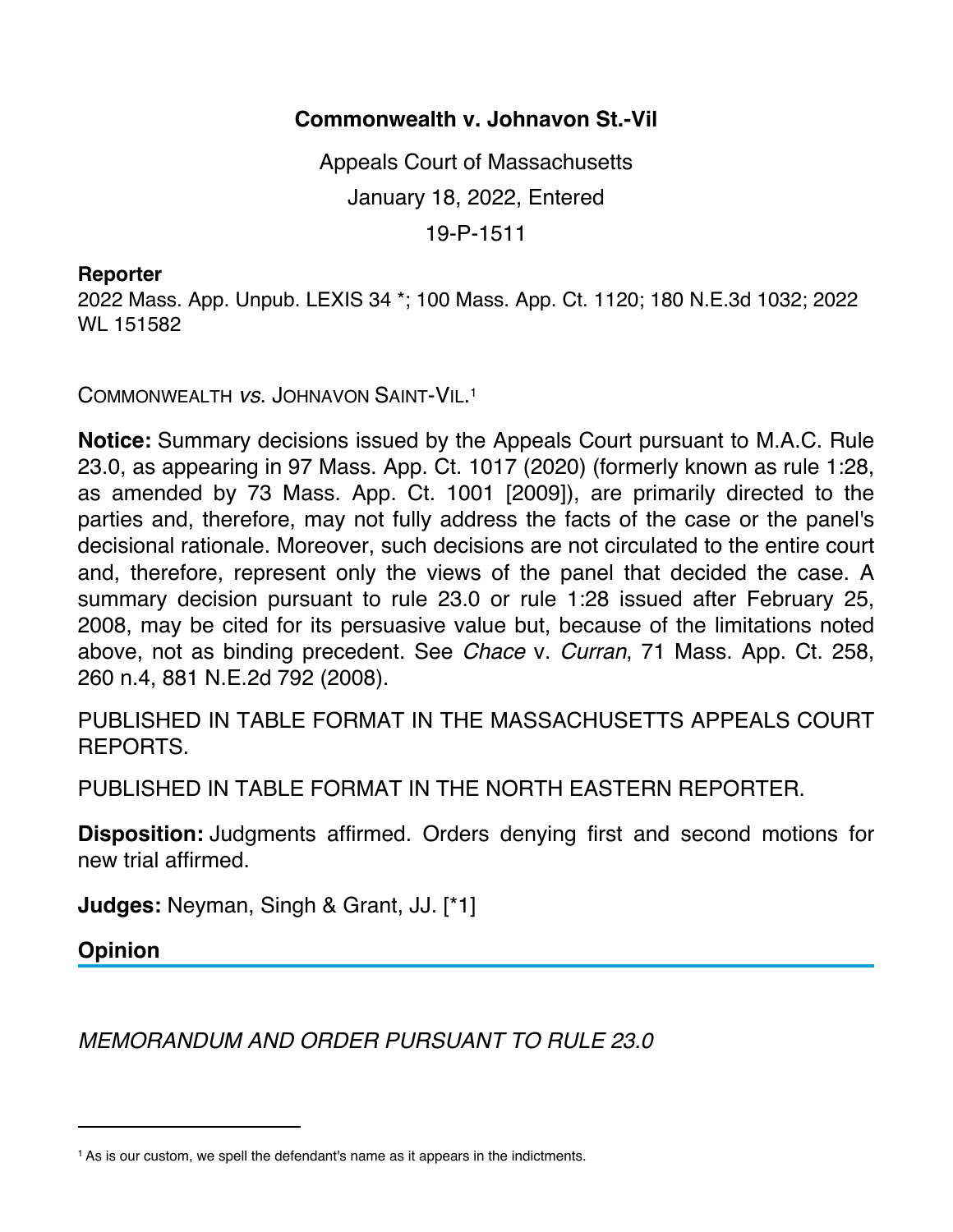The defendant was indicted for multiple charges stemming from allegations that he had abused his girlfriend's two children. After a jury-waived trial in the Superior Court, the defendant was convicted of two counts of mayhem, G. L. c. 265, § 14, five counts of assault and battery by means of a dangerous weapon on a child, G. L. c. 265, § 15A (*c*) (iv), and three counts of indecent assault and battery by means of a dangerous weapon on a child, G. L. c. 265, § 13B 1/2.2 On appeal, the defendant claims that his trial counsel provided ineffective assistance, and that his first and second motions for a new trial were therefore wrongly denied.3 We affirm.

*Background*. 1. *The Commonwealth's case*. The children, whom we shall call Marco and Andrea,<sup>4</sup> lived with their mother in their maternal grandparents' home. The mother began dating the defendant and, in 2012, the mother and the children moved into an apartment with the defendant. In the late summer of 2013, ten year old Marco told his grandfather that the defendant had whipped him and his seven year old sister, Andrea, with a belt. The grandfather confronted the defendant, who said that Marco was "being fresh." Shortly thereafter, when the children were [\*2] staying at the grandfather's house, the grandfather noticed that Marco was bleeding from an injury to his penis. The grandfather did not report the child's injury to authorities, but on October 4, 2013, the mother and the grandfather agreed that the children would move back to the maternal grandparents' home.<sup>5</sup>

More extensive injuries were discovered after the children were seen by a pediatrician, including multiple burns apparently inflicted by lit cigarettes. On November 7, 2013, a sexual assault nurse examiner (SANE) performed an examination of the children and took photographs of the injuries. Both children had "numerous healed burn marks" on their bodies, as well as other marks that appeared to be cuts or puncture wounds. At trial, the Commonwealth's medical expert testified that the injuries would leave the children with permanent, lifelong scars.

2. *The defense theory*. The defense proceeded on the theory that a third party, rather than the defendant, had abused the children. Trial counsel consulted with a medical expert prior to trial in an attempt to determine, from the stage of healing

<sup>&</sup>lt;sup>2</sup>A required finding of not guilty entered on an indictment charging assault and battery by means of a dangerous weapon (shovel) on a child, and a finding of not guilty entered as to two additional counts of assault and battery by means of a dangerous weapon (belt) on a child. Two of the convictions involved assaults with knives, while the remaining eight convictions involved burns caused by a spoon dipped in hot oil and lighted cigarettes.

<sup>&</sup>lt;sup>3</sup> The defendant's direct appeal was consolidated with his appeals from the denials of his first and second motions for a new trial.

<sup>4</sup> The children's names are pseudonyms.

<sup>5</sup> The children's mother's sister also lived with the grandparents, and was given "care giver authorization" over the children, with the assent of their mother.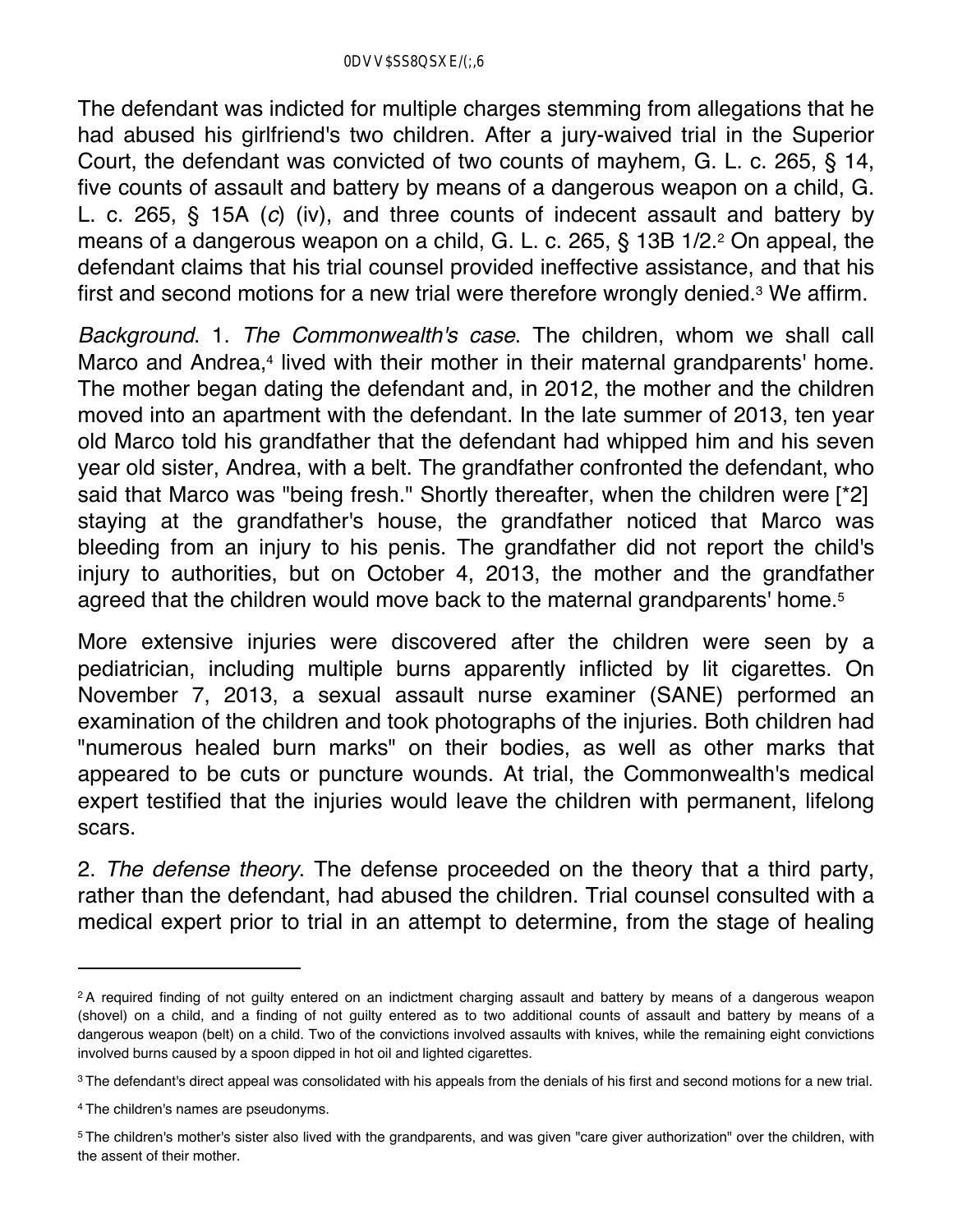represented in the photographs, when the burns had been inflicted. Because the expert "was not [\*3] able to offer a helpful opinion that would have excluded [the defendant] as the potential source of the injuries," trial counsel did not retain the expert for trial. Instead, trial counsel cross-examined the Commonwealth's expert, eliciting from her, in part, an opinion that the November 7, 2013 SANE photographs "depicted wounds that had been healed — had been healing at least for five to seven days." Trial counsel argued that this expert testimony established that the children had been injured after they moved in with their grandparents on October 4, 2013, and they no longer had any contact with the defendant. He highlighted the close relationship between the grandparents and the children, arguing that the family was "scapegoat[ing]" the defendant because he was "expendable."

*Discussion*. The defendant contends that trial counsel's failure to consult with additional experts, in order to identify one who could provide an opinion favorable to the defense, constituted ineffective assistance.6 The defendant rests this argument on an affidavit from a nurse and manager of the Brigham and Women's Hospital's burn program (burn expert), which accompanied the defendant's second motion for a new [\*4] trial.<sup>7</sup> The burn expert, after reviewing the photographs, opined that the burn injuries "were less than one month old at the time the photos were taken."

"We review a judge's decision to deny a motion for a new trial without holding an evidentiary hearing for a significant error of law or other abuse of discretion" (quotation and citation omitted). *Commonwealth* v. *Upton*, 484 Mass. 155, 162, 139 N.E.3d 1159 (2020). "We afford particular deference to a decision on a motion for a new trial based on claims of ineffective assistance where the motion judge was, as here, the trial judge" (citation omitted). *Commonwealth* v. *Diaz Perez*, 484 Mass. 69, 73, 138 N.E.3d 1028 (2020). To establish ineffective assistance of counsel, a defendant must show that the "behavior of counsel [fell] measurably below that which might be expected from an ordinary fallible lawyer," depriving the defendant of a "substantial ground of defence." *Commonwealth* v. *Saferian*, 366 Mass. 89, 96, 315 N.E.2d 878 (1974). "A strategic or tactical decision by counsel will not be considered ineffective assistance unless that decision was 'manifestly

<sup>&</sup>lt;sup>6</sup> The defendant also argues that the judge denied his second motion for a new trial based on the "clearly erroneous finding" that the children were "removed from [the defendant's] home as a direct result of his abuse." This argument is unavailing. The reason for the children's move to the grandparents' home has no bearing on the issue of trial counsel's performance. Cf. *Care & Protection of Olga*, 57 Mass. App. Ct. 821, 825, 786 N.E.2d 1233 (2003) (clearly erroneous findings are immaterial when they are "not central to the ultimate conclusion").

<sup>7</sup> The defendant was appointed new appellate counsel after filing pro se a second motion for a new trial.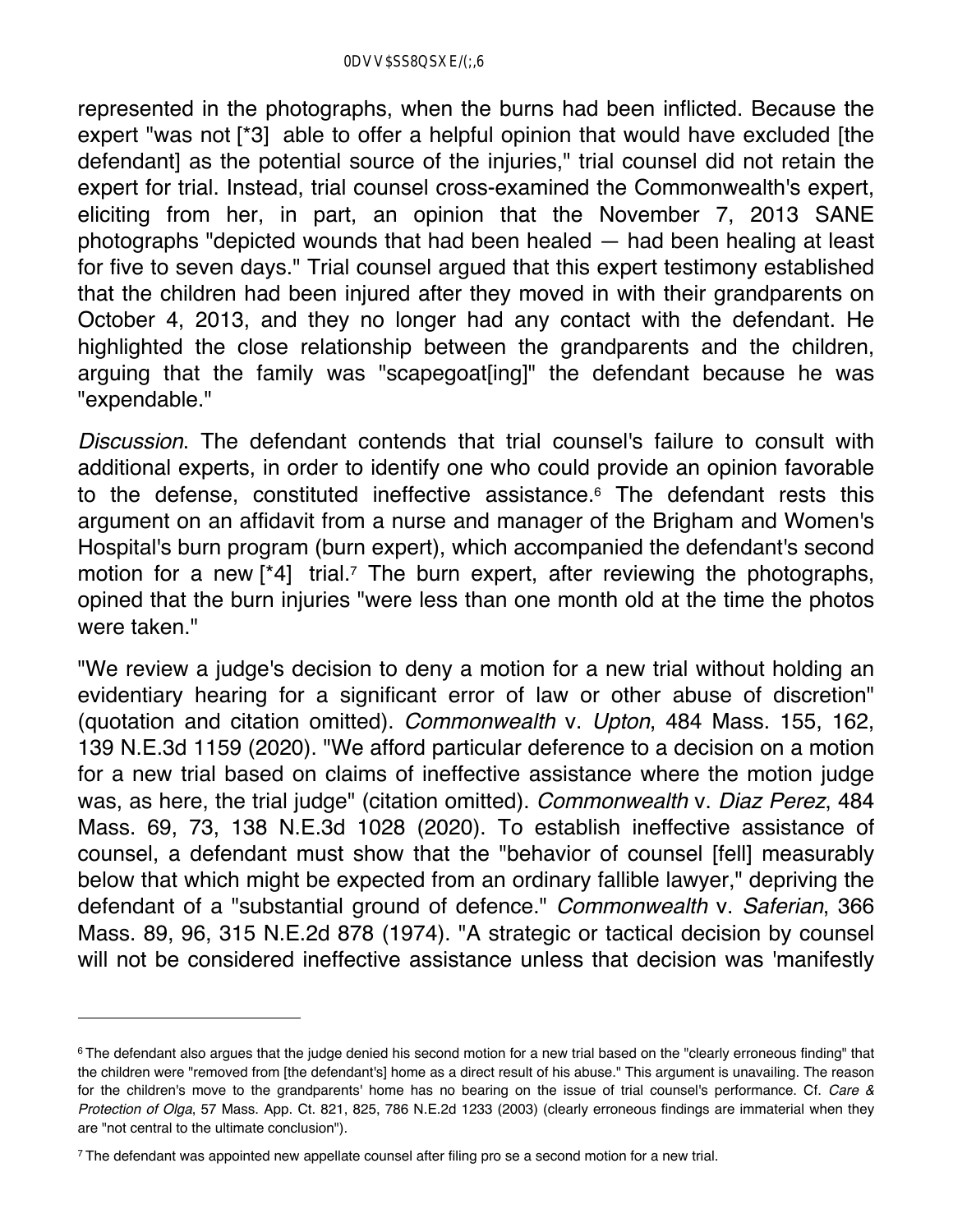unreasonable' when made" (citation omitted). *Commonwealth* v. *Acevedo*, 446 Mass. 435, 442, 845 N.E.2d 274 (2006).

The defendant has not shown that trial counsel's conduct fell below that of an ordinary fallible lawyer. Trial counsel's affidavit demonstrates that he was aware, after consulting with a medical expert, that the photographs of the [\*5] burn injuries could not be used to definitively determine that the injuries were inflicted after October 4. Even had trial counsel identified a different expert, who had an opinion as to the age of the injuries that was favorable to the defense, the initial consultation made it reasonable to anticipate that calling such an expert would result in the Commonwealth presenting competing expert testimony. See *Commonwealth* v. *Montez*, 450 Mass. 736, 758-759, 881 N.E.2d 753 (2008) (counsel's failure to call expert witness not unreasonable where admission of expert testimony would have highlighted unfavorable evidence). Trial counsel instead advanced his defense theory by cross-examining the Commonwealth's witnesses and emphasizing discrepancies in Marco's testimony. Indeed, he did this with some success: trial counsel elicited testimony from the Commonwealth's expert that disclaimed her ability to identify, precisely, how long the wounds had been healing. Contrast *Commonwealth* v. *Epps*, 474 Mass. 743, 762, 53 N.E.3d 1247 (2016) (impossible to advance defense theory without expert testimony). A tactical decision is not manifestly unreasonable simply because it ultimately proves unsuccessful; here, the record shows that trial counsel was competent in his duty to provide effective representation.8 *Commonwealth* v. *Kolenovic*, 471 Mass. 664, 674-675, 32 N.E.3d 302 (2015).

Nor has the defendant demonstrated [\*6] a viable claim of prejudice. The defendant's reliance on *Commonwealth* v. *Millien*, 474 Mass. 417, 50 N.E.3d 808 (2016), which he claims is "outcome determinative," does not persuade us otherwise. *Millien*, contrary to the defendant's claim, does not stand for the proposition that a defense attorney must consult expert after expert, until finding one who is able to "substantiate the sole theory of defense." Rather, defense counsel in *Millien* was ineffective for failing to consult with *any* experts, an omission that was particularly prejudicial in a case that hinged on proving the cause of the child's injuries and where the alleged cause — shaken baby syndrome — was an "ongoing medical controversy," subject to "vigorous debate." *Id.* at 441. Because the child victim in *Millien* was only six months old and nonverbal, and there were no percipient witnesses aside from the defendant, the

<sup>&</sup>lt;sup>8</sup> Trial counsel's affidavit provided sufficient information about his strategic choices. Although a claim of ineffective assistance qualifies as a serious issue, see *Commonwealth* v. *Welch*, 487 Mass. 425, 445, 167 N.E.3d 1201 (2021), the new affidavit did not make an adequate showing of ineffective assistance such that an evidentiary hearing was required.